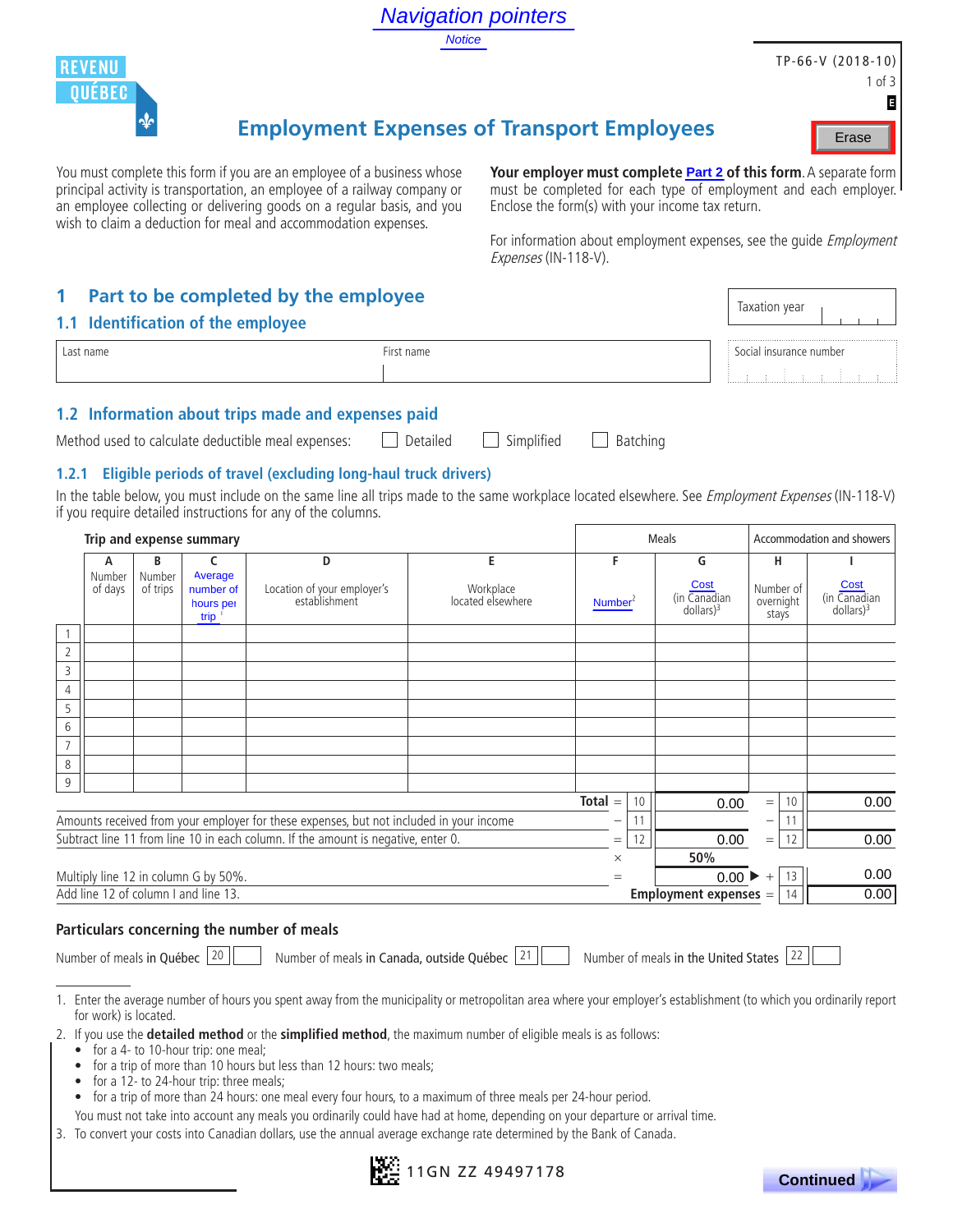#### **1.2.2 Eligible travel periods of long-haul truck drivers**

A long-haul truck is a truck or a tractor designed for hauling freight that has a gross vehicle weight rating over 11,788 kg.

In the table below, you must include on the same line all trips made to the same workplace located elsewhere. See Employment Expenses (IN-118-V) if you require detailed instructions for any of the columns.

|                 | Trip and expense summary                                     |                                      |                                                                                            |                   |                     | Meals                                   | Accommodation and showers |                                       |
|-----------------|--------------------------------------------------------------|--------------------------------------|--------------------------------------------------------------------------------------------|-------------------|---------------------|-----------------------------------------|---------------------------|---------------------------------------|
|                 | B<br>А<br>Number<br>Number<br>of days<br>of trips            | C<br>Average<br>number of            | D<br>Location of your employer's                                                           | E<br>Workplace    | F                   | G<br>Cost                               | н<br>Number of            | Cost                                  |
|                 |                                                              | hours per<br>trip <sup>4</sup>       | establishment                                                                              | located elsewhere | Number <sup>5</sup> | (in Canadian<br>dollars) <sup>6</sup>   | overnight<br>stays        | (in Canadian<br>dollars) <sup>6</sup> |
| 25              |                                                              |                                      |                                                                                            |                   |                     |                                         |                           |                                       |
| $\overline{26}$ |                                                              |                                      |                                                                                            |                   |                     |                                         |                           |                                       |
| $\overline{27}$ |                                                              |                                      |                                                                                            |                   |                     |                                         |                           |                                       |
| 28              |                                                              |                                      |                                                                                            |                   |                     |                                         |                           |                                       |
| 29              |                                                              |                                      |                                                                                            |                   |                     |                                         |                           |                                       |
| 30<br>31        |                                                              |                                      |                                                                                            |                   |                     |                                         |                           |                                       |
| 32              |                                                              |                                      |                                                                                            |                   |                     |                                         |                           |                                       |
| 33              |                                                              |                                      |                                                                                            |                   |                     |                                         |                           |                                       |
|                 |                                                              |                                      |                                                                                            |                   | $Total =$<br>34     | 0.00                                    | 34<br>$=$                 | 0.00                                  |
|                 |                                                              |                                      | Amounts received from your employer for these expenses, but not included in your income    |                   | 35                  |                                         | 35<br>-                   |                                       |
|                 |                                                              |                                      | Subtract line 35 from line 34 in each column. If the amount is negative, enter 0.          |                   | 36<br>$=$           | 0.00                                    | 36<br>$=$                 | 0.00                                  |
|                 |                                                              |                                      |                                                                                            |                   | $\times$            | 80%                                     |                           |                                       |
|                 | Multiply line 36 in column G by 80%.                         |                                      |                                                                                            |                   |                     | $0.00 \blacktriangleright$              | 37<br>$\qquad \qquad +$   | 0.00                                  |
|                 |                                                              |                                      |                                                                                            |                   |                     |                                         |                           |                                       |
|                 |                                                              | Add line 36 of column I and line 37. |                                                                                            |                   |                     | <b>Employment expenses =</b>            | 38                        |                                       |
|                 | Number of meals in Québec 40<br><b>1.3 Deduction claimed</b> |                                      | Particulars concerning the number of meals<br>Number of meals in Canada, outside Québec 41 |                   |                     | Number of meals in the United States 42 |                           | 0.00                                  |
|                 | Amount from line 14                                          |                                      |                                                                                            |                   |                     |                                         | 50                        | 0.00                                  |
|                 | Amount from line 38                                          |                                      |                                                                                            |                   |                     | $^{+}$                                  | 51                        | 0.00                                  |
|                 | Add lines 50 and 51.                                         |                                      |                                                                                            |                   |                     |                                         |                           |                                       |
|                 |                                                              |                                      | Carry the result to line 207 of your income tax return                                     |                   |                     | $Deduction =$                           | 52                        |                                       |
|                 | 1.4 Certification by the employee                            |                                      |                                                                                            |                   |                     |                                         |                           | 0.00                                  |
|                 |                                                              |                                      | I certify that all the information provided in Part 1 is accurate and complete.            |                   |                     |                                         |                           |                                       |

Print



<sup>4.</sup> See note 1.

<sup>5.</sup> See note 2.

<sup>6.</sup> See note 3.